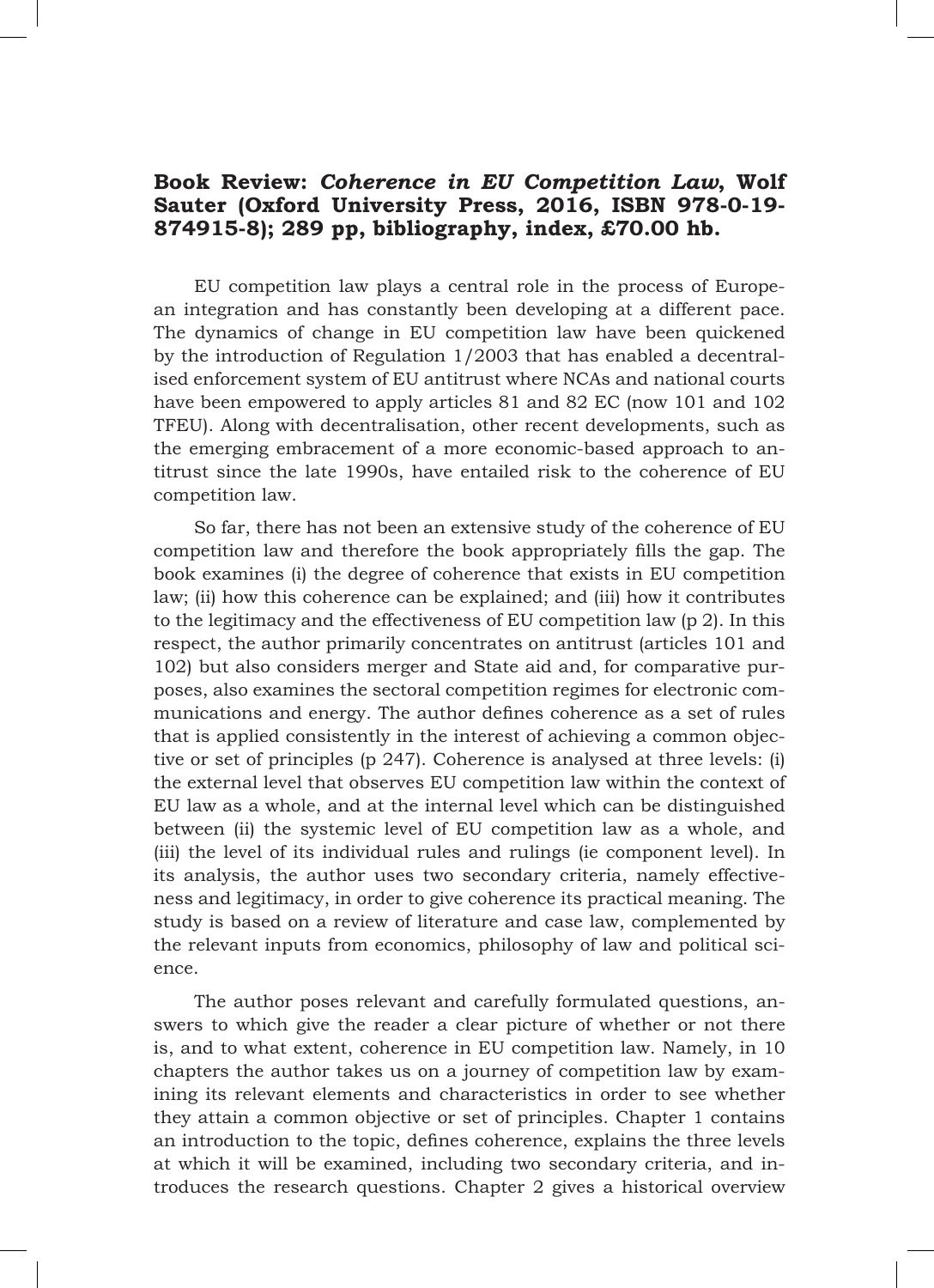of the development of the instruments and institutions of EU competition law divided into four stages: before 1957 (ie the European Coal and Steel Community); the introduction of a competition regime by the Rome Treaty in 1957; the period of the emergence of a more effects-based approach; and finally a modernisation period characterised by a more substantive economic approach, decentralisation and reform of the antitrust instruments. Chapter 3 identifies the multiple objectives of EU competition law and discusses their role in the context of the coherence of EU competition law. Namely, the author considers economic objectives, non-economic objectives, and EU-specific objectives. This chapter also sets out the limits of the EU competition regimes in pursuing these objectives. The author especially addresses the question of how the internal market can function both as an objective and as a justification for EU competition policy. Chapter 4 deals with internal coherence – both at the systemic level and at the component level. It examines key rules and exceptions of EU competition law, as well as its main standards (eg effective competition, margin squeeze, refusal to supply, market access) in order to conclude whether they form a coherent whole. Chapter 5 concerns procedures and remedies by examining their roles as tools for the effective enforcement of competition law while having their autonomous legal values (eg due process and the rights of defence, and the legality and proportionality of enforcement action). The author thus analyses whether this enforcement system is coherent and examines its direction of development. Particular attention is given to the relation between leniency and new developments in the sphere of private enforcement (damages). Chapter 6, titled Networks, Hierarchy and Coordination in Antitrust, deals with the network of national competition authorities and the European Commission that together form the European Competition Network (ECN). The author analyses the effects of the rules under which the ECN operates (which inaugurate both cooperation and hierarchy) on the effectiveness and consistency of EU competition law. Chapter 7 on the other hand charts the role of the courts, both national and European, as the safeguards of the uniformity of EU competition law through the preliminary ruling procedure before the CJEU and the duty to avoid conflicting decisions. Particular attention is given to their interaction with the European Commission, especially in terms of the European Commission's *amicus curiae* briefs. Chapter 8 considers mergers and State aid in order to examine whether those instruments of EU competition law, with their history and objectives, rules and exceptions, enforcement and some aspects of decentralisation, form a coherent whole with the antitrust instruments discussed in previous chapters. In Chapter 9 the author gives comparative case studies on the sectoral competition regimes for electronic communications and energy and sees to what extent these regimes, along with their set of objectives, rules and exceptions, and with